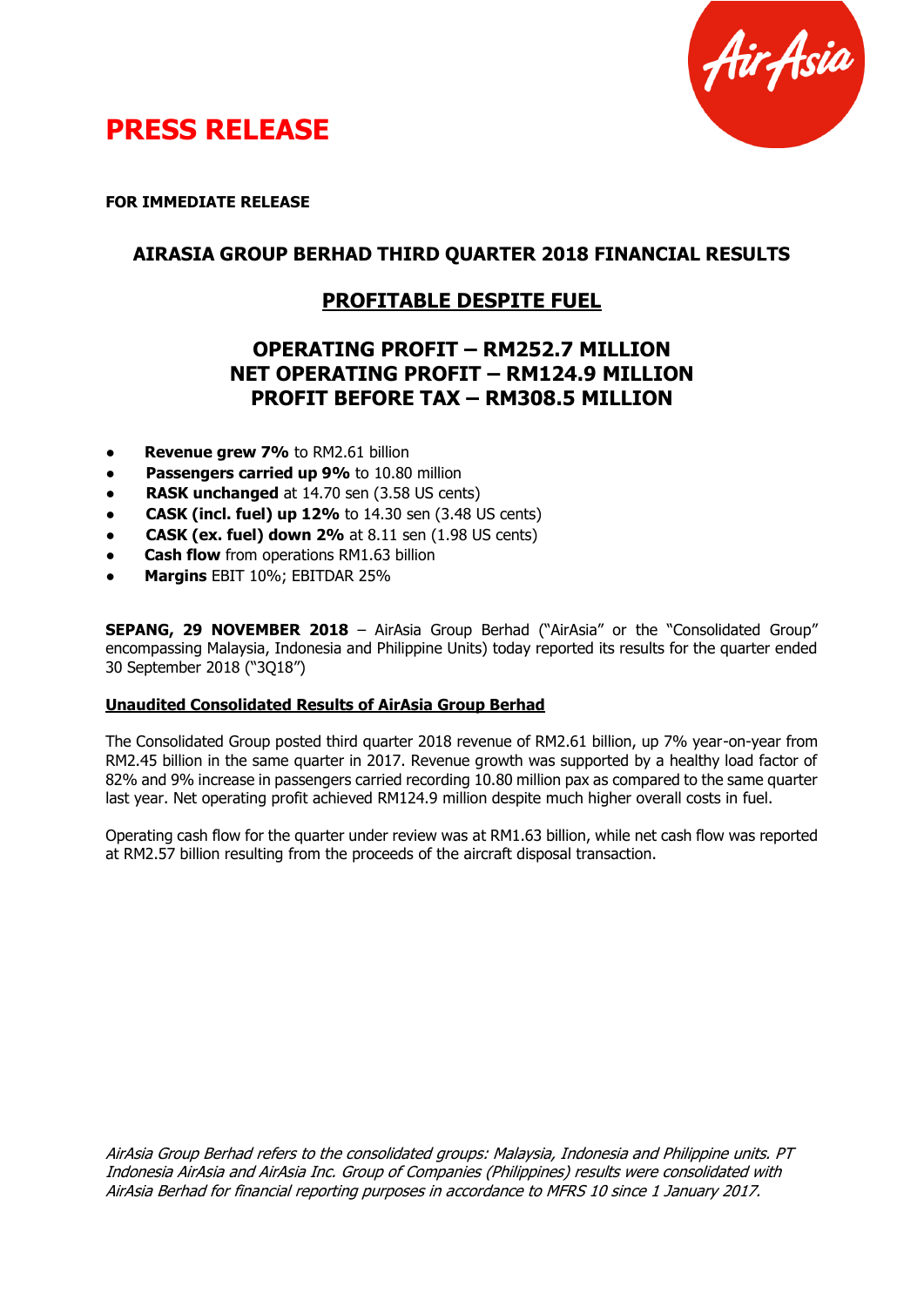# **PRESS RELEASE**



## **Revenue and Financial Performance**

Revenue per Available Seat Kilometre ("RASK") for the consolidated units of Malaysia, Indonesia and Philippines recorded at 14.70 sen in 3Q2018 unchanged year-on-year as a result of 10% increase in ASK. Average fare per passenger was up by 3% recording RM177 and a load factor of 82% respectively, which was in line with the Consolidated Group's expectations.

Ancillary revenue grew 1.4% year-on-year recording RM494.2 million for the Consolidated Group.

AirAsia Thailand posted 3Q2018 revenue of THB8.94 billion, down 2% from THB8.75 billion in the same quarter last year, on the back of 8% increase in ASK and 4% increase in passengers carried to 5.11 million pax. The associate company of the group reported a slight decrease in average fare of 3% to THB1,420 year-on-year as a result of tighter competition and a slowdown in Chinese tourists due to China's overall economic sentiment coupled with the Phuket ferry incident. Seat load factor was recorded at 81%. Net operating loss was reported at THB826.7 million which led to a net loss after tax of THB655.7 million, resulted from higher fuel costs in relation to the spike in global oil prices. Total ancillary income grew 9% to THB1.72 billion year-on-year from the implementation of value pack promotions and dynamic pricing.

AirAsia India recorded a 16% increase in revenue to INR4.58 billion in 3Q2018 from INR3.95 billion in the same quarter last year. India has reported a net operating loss of INR2.91 billion as a result of 61% increase in ASK to fulfill domestic demands as well as in accordance with our plan to start flying Indian passengers internationally to our group's Asean destinations. RASK was recorded at INR203.46 while fares were down by 15% to INR2,574 as compared to the same period in 2017. Ancillary revenue on the other hand grew 26% to INR505 million.

#### **Cost Performance**

For the Consolidated Group, overall costs were higher largely due to the impact of higher fuel prices as compared to last year this time. The group's airline-related costs were well contained as a result of high aircraft utilisation, active management on route rationalisation despite higher fuel and overall operating expenses. Cost per Available Seat Kilometre ("CASK") including fuel increased by 12% year-on-year to 14.30 sen in 3Q2018, largely contributed by a 50% increase in average fuel price to USD95/barrel jet kerosene as compared to USD63/barrel this time last year, as well as higher aircraft operating lease expenses which was offset by a much lower aircraft depreciation during the said quarter. CASK ex-fuel dropped by 2% year-on-year to 8.11 sen in 3Q2018 as a result of tighter operating costs control across all AOCs. CASK ex-fuel was well maintained, partially as a result of the strengthening of ringgit against the greenback by 3.7% from USD/MYR4.26 in 3Q2017 to USD/MYR4.10 in 3Q2018.

AirAsia Thailand reported a 9% increase in CASK while CASK ex-fuel improved by 4% from 3.06 US cents in 3Q2017 to 2.95 US cents in 3Q2018, partly due to the strengthening of the Thai Baht against USD by 1.5% year-on-year as well as a reduction in headcount for none airline related operations.

AirAsia India also reported a slight increase in CASK by 13% due to higher operating lease expenses and aircraft fuel expenses as a result of the rapid capacity addition, whilst CASK ex-fuel improved by 5% from 2.63 US cents the same quarter last year to 2.50 US cents this quarter.

#### **On the financial results for 3Q2018, AirAsia Group Berhad Group CEO Tony Fernandes said:**

"Overall, third quarter was a leaner quarter, hence a seasonally less travelled period. There was also pressures on fare prices due to tighter competition in Thailand coupled with the ferry incident in Phuket which deterred Chinese tourists into Thailand. There was also a chain of natural disasters in Indonesia from the eruption of Mount Agung to the earthquake in Lombok and tsunami in Palu. As a whole, our operating profit was largely impacted by the rising global fuel prices and hence overall fuel related costs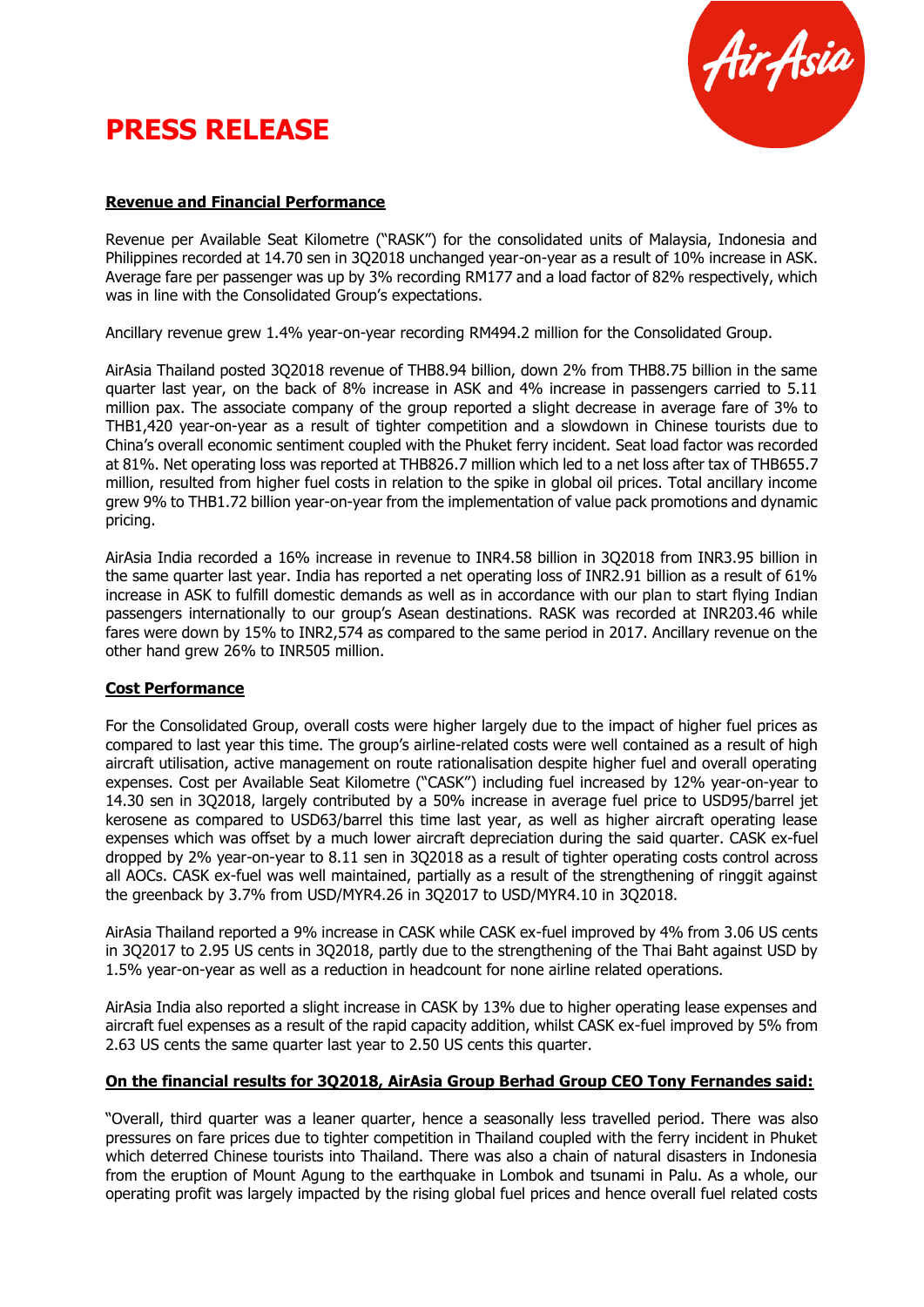



have risen. Despite a less favourable operating environment, we still outperformed numerous regional airlines be it full service or low cost, recording a healthy profit before tax of RM308.5 million."

"Malaysia recorded a commendable net operating profit of RM240.4 million despite higher fuel related costs. Philippines, Indonesia & Thailand on the other hand recorded net operating losses of PHP1.49 billion, IDR153.6 billion and THB826.7 million resulting from the closure of Boracay Island, a chain of natural disasters and fare compression in the respective markets."

"For the Consolidated Group, we managed to produce a set of positive financial results this quarter, recording a 7% increase in revenue to RM2.60 billion. We added an ASK of 10% for the three consolidated AOCs in order to serve the Asean air travel demand in 3Q2018 as compared to 3Q2017. We recorded a load of 82% as we grew our passenger traffic by 9% for the Consolidated Group year-on-year to 10.80 million pax and ended the quarter with 127 aircraft."

"CASK was well maintained group wide for all short-haul AOCs as a result of overall tightening of operations and increase in efficiency under our One AirAsia initiative, despite the 50% increase in average fuel price and the weakening of Asean currencies against the US dollar as compared to this time last year."

"As for ancillary revenue, the three consolidated AOCs recorded RM494.2 million, up by 1.4% year-onyear. We have just started collecting in-flight data on merchandise sold with our Dolly ePOS device. Our data collection and target selling has started to bear fruit. As a result of this, our Duty Free revenue has grown 54% to RM9.4 million year-on-year."

#### **On the Group's outlook, AirAsia Group CEO Tony Fernandes said:**

"Going into the fourth quarter of 2018, the operating environment is seen to have improved as compared to the third quarter, coupled by the year-end holiday season being around the corner, the group load factor is holding strong. Our domestic market share for Malaysia is now at 58% while all the other countries have also grown domestically except for Indonesia, which remained at 2%. The overall average fares have also gone up year-on-year. All airline operators' profitability have been affected by the higher global fuel prices this year. The higher fuel cost is not within our control, however AirAsia will remain cost discipline in all areas by reducing none airline operating staff headcounts, increasing overall efficiency and remain nimble in order to maintain healthy profit margins. For the full year, we are on track to achieve a group load factor target of 85%. We will continue to emphasise our One AirAsia initiatives to further reduce costs, while improving the overall operational efficiencies and actively monitor each route's profitability. Our daily aircraft utilisation is already at 13-hours a day. We want to further improve the turnaround time and overall performance by each affiliate."

"As for fuel, we will benefit in the month of December 2018 from the recent fuel prices that have come off. We are watching the fuel prices closely to increase our fuel hedge for 2019 and 2020. We have already hedged 48% for Brent at USD67.24 bbl for 1Q2019 and 27% for 2Q2019 at USD65.40 bbl in order to better manage the volatility of fuel prices."

"As we embark on a journey to become a travel technology company, with the recent Google Cloud partnership, we foresee huge impact in the future on further revenue generation, with the ability to drive better demand through accurate data forecasting and targeted marketing. In time to come, these data together with machine learning and Artificial Intelligence, will help lift our overall ancillary revenue to help us predict passengers' purchasing behaviour and increase their propensity for product uptake. As for our non-core ancillary businesses, RedCargo and RedBox have also started generating revenue within a short few months. Our ancillary and data initiatives will be revenue enhancing when it is fully rolled out."